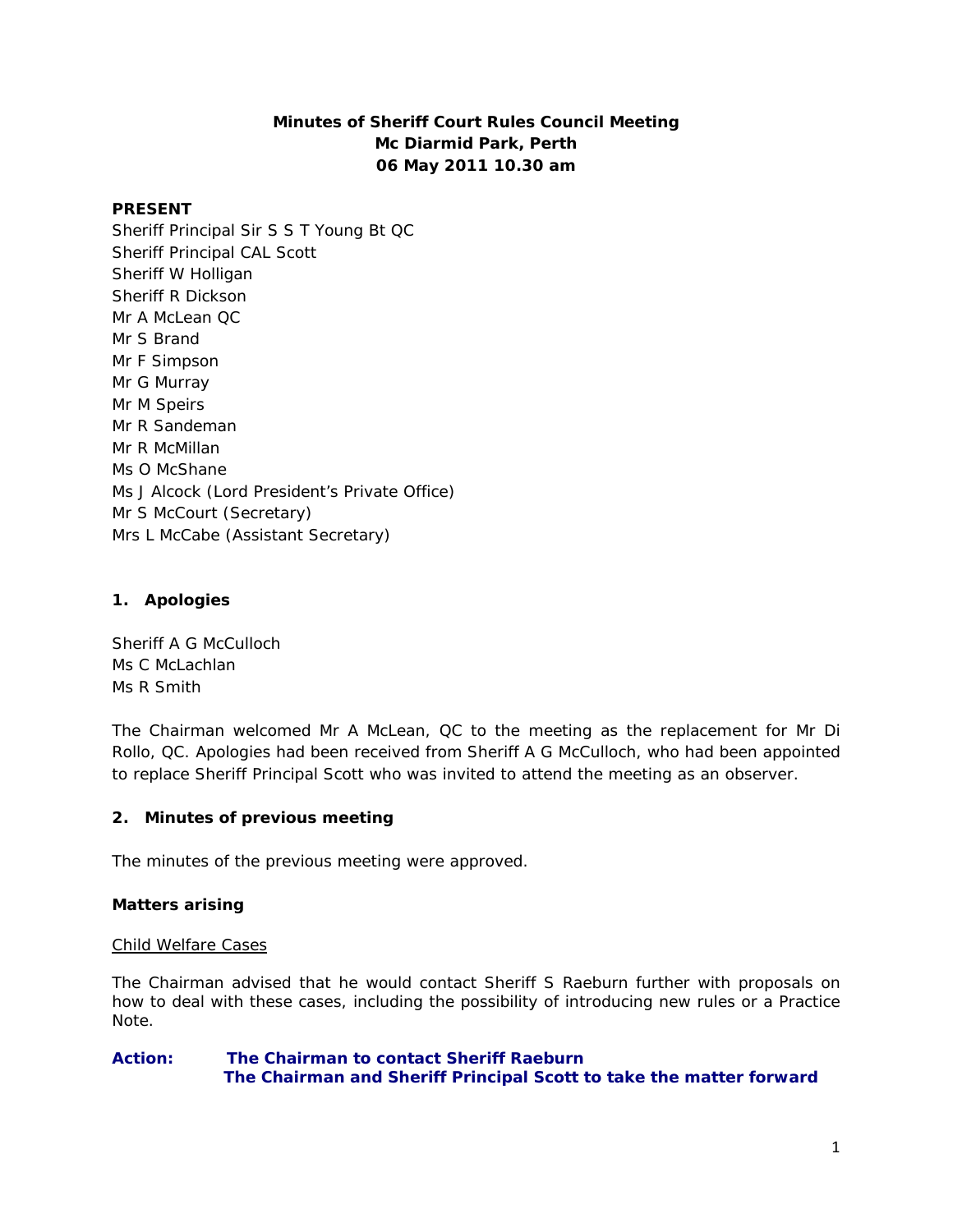## **3. Judicial Expenses**

Given that the Lord President's Advisory Committee (LPAC) has now agreed to recommend that changes be made to General Regulation 12 of the Act of Sederunt (Fees of Solicitors in the Sheriff Court) 1993 in September 2011, the Council cleared the draft Act of Sederunt for inclusion in the September 2011 Miscellaneous Instrument.

## **Action: To be included in September 2011 Miscellaneous Instrument**

## **4. Equality Act 2010**

The drafter advised that she has not yet finalised the paper on the issues raised including what the Council might reasonably be expected to do in the performance of their function under section 34 of the Sheriff Courts (Scotland) Act 1971 and the matter was continued to the August meeting for the paper to be produced.

### **Action: The drafter to provide a short paper for consideration at the next meeting**

### **5. Change of Name of Party**

The sub-committee set up to take a look at the practicalities of making the procedure work met on 31 March 2011 to consider the matter, including the scheme proposed by the Court of Session. Their recommendation to the Council was that it was not feasible to introduce a scheme into the sheriff court, due to the impracticalities, both administrative and procedural. Members agreed with their recommendation that no new procedure was required.

#### **Action: Secretariat to inform SCS Policy and Legislation Branch of the outcome**

### **6. Damages (Scotland) Act 2011**

The Council considered the paper produced by the Secretariat, the policy paper produced by Scottish Government along with the draft instrument and drafter's note. It was content with the terms of the draft instrument but in addition proposed that by virtue of section 9 of the Act (transmission of relative's rights to executor) there be an amendment made to ordinary cause rule 36.1(b). The drafter advised the meeting that insofar as the summary cause rules were concerned it was the intention to make a holding change to rule 34.6(2) until such time as the new personal injuries rules were in place later this year. The Council agreed that the instrument be cleared by the Chairman or in his absence Sheriff Dickson for inclusion in a miscellaneous instrument which is planned to be made by end May.

# **Action: The Chairman or in his absence Sheriff Dickson to clear the draft Provisions for inclusion in the next Miscellaneous Instrument**

### **7. Forced Marriage etc. (Protection and Jurisdiction)(Scotland) Bill**

The Council considered the policy paper produced by the Secretariat and the policy paper produced by Scottish Government and proposed that, as a consequence of the Act,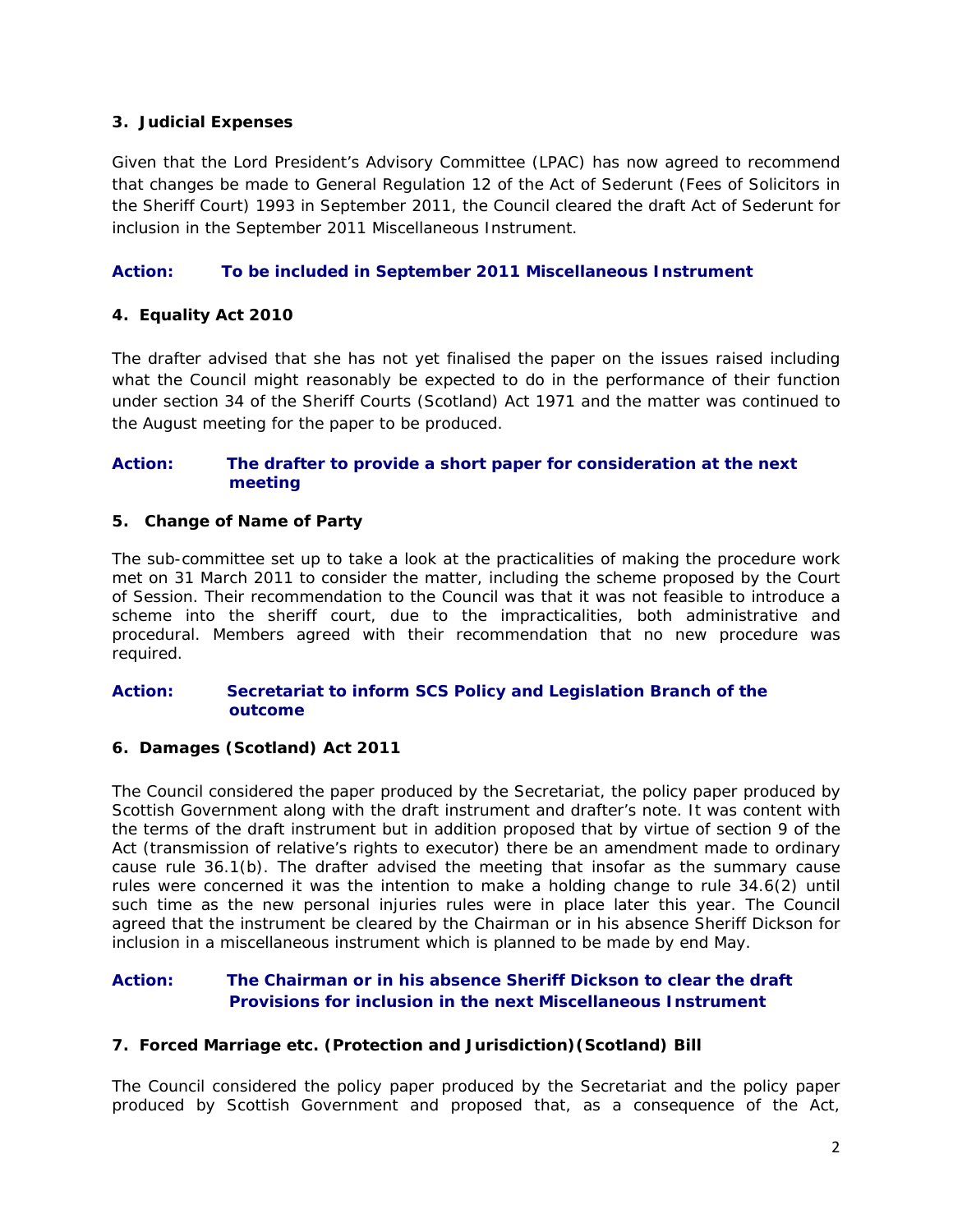provision ought to be made in rules for the initial application for an order to be made by Summary Application to be modelled on the best of the following three alternatives, rules 33.6(5)(a) or 46.1 of the Ordinary Cause Rules, or rule 3.5.4 of the Summary Applications Rules 1999, in the following instances:

- Where a person intends to make an application to the sheriff for a forced marriage protection order but who first of all requires leave of the court to do so;
- Where a person must first of all apply for leave of the court for a variation or recall of an order;
- Where a person must first of all apply for leave of the court for an extension of an order;

It was agreed that any subsequent applications ought to be made by minute procedure in terms of Chapter 14 of the OCR. The Secretariat was invited to instruct preparation of a draft instrument and liaise with the drafter, the Chairman and Mr Brand in relation to the precise terms of the draft provisions with a view to them being considered by the Council at its next meeting on 5 August.

## **Action: Instructions to be issued**

### **8. Family Law (Scotland) Act 1985 – section 14(2) orders for sale**

The Council considered the policy paper produced by the Secretariat and a copy of a Note produced by Sheriff Reith in regard to problems she said arise in light of the fact that there are no provisions in the ordinary cause rules governing actions of Division and Sale and in particular no provision to the effect that a party may revert to the court after final decree in the event of difficulty. The Council agreed that provision ought to be made where an order for the sale of heritable property is made for a party to come back to the court after final decree. Members agreed that a provision in similar terms to rules 45.1 and 45.2 of the Rules of the Court of Session should be made in the sheriff court rules. The Secretariat was invited to instruct preparation of a draft instrument and the Council agreed that the draft provisions would be considered at its next meeting on 5 August.

# **Action: Instructions to be issued**

### **9. Domestic Abuse (Scotland) Act 2011**

The Council considered the paper produced by the Secretariat along with the policy paper produced by Scottish Government in relation to the Act, which makes it a criminal offence to breach an interdict where a power of arrest has been attached providing a determination has been made by the Court under section 3(1) of the Act that the interdict is a domestic abuse interdict. It was agreed that provision ought to be made in rules of court in order to confirm the procedure for such an application as follows:

 An application to the court for a determination that an interdict is a domestic abuse interdict should be made by crave in the initial writ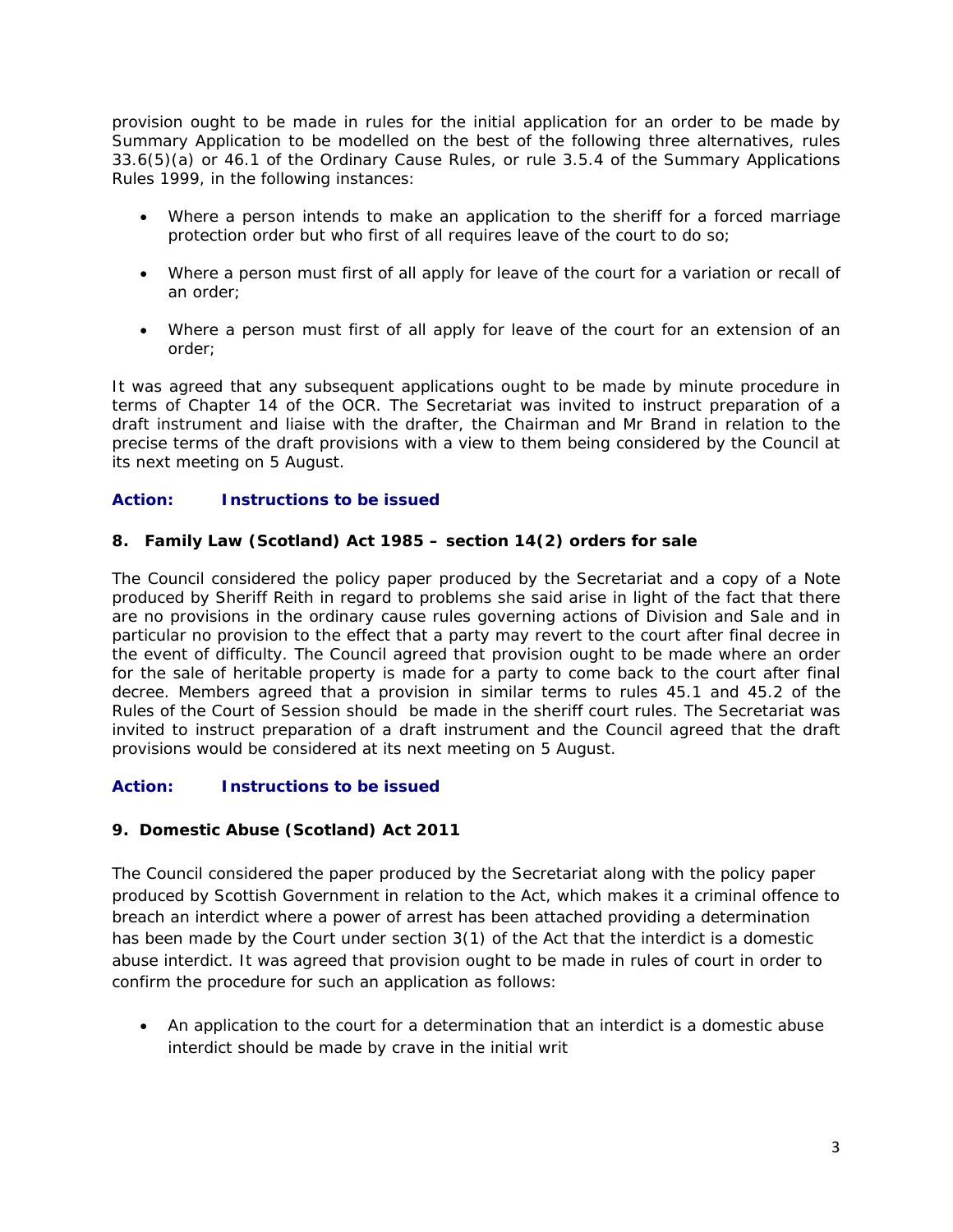- Any application for such a determination which is made a subsequent stage, should take the form of a minute and be lodged and regulated in accordance with Chapter 14 of the Ordinary Cause Rules
- Any interlocutor of the sheriff containing a determination that an interdict is a domestic abuse interdict should state so in terms within the meaning of section 3(1) of the Act

The Secretariat was invited to instruct preparation of a draft instrument and members agreed that the draft provisions should be cleared by the Chairman, or in his absence Sheriff Dickson, in consultation with Mr Brand, for inclusion in the next Miscellaneous Instrument which is planed to be made by end May.

#### **Action: Instructions to be issued. The Chairman or in his absence, Sheriff Dickson to clear in consultation with Mr Brand for inclusion in the next Miscellaneous Instrument.**

# **10. Administration of Justice (Scotland) Act 1972 – Timescales for searches**

The Council considered an issue over the absence of a time scale in the rules for searches carried out by a Commissioner appointed under section 1 of the Administration of Justice (Scotland) Act 1972. The Court of Session Rules Council had already considered the issue earlier this year and agreed that the relevant rules and Forms be amended to bring them into line with the approach taken in England and Wales.

The Council agreed that a provision should be made in the sheriff court rules similar to that in the Rules of the Court of Session. It was agreed that rules 3.1.9 (*Duties of a Commissioner*) and 3.1.12 (*Right of haver to consult*) of the Summary Application Rules 1999 along with Forms 11A and 11B be amended accordingly. The Secretariat was invited to instruct preparation of a draft instrument and the Council agreed that the draft provisions be considered at its next meeting on 5 August.

# **Action: Instructions to be issued**

### **11. Council Regulation EC No 4/2009**

The Council considered the paper produced by the Secretariat and the policy paper produced by the Scottish Government on the Regulation which is to provide a new legal framework for recognition and enforcement of family maintenance obligations across national boundaries within the EU. The Chairman queried the basis for saying in the policy paper that the UK is bound by the Regulation in view of para 47 of the preamble on page L 7/6 and why it was said in article 16.3 of the Regulation that the UK is not bound by the 2007 Hague Protocol. Mr Sandeman agreed to look into the matter. The Secretariat advised the Council that although the Regulation was due to come into force on 18 June 2011, the final policy paper had not been received until 26 April. The Chairman suggested that the short notice was unacceptable and that he would write to the Scottish Government and copy his letter to the Advocate General. This was agreed.

The Council agreed to set up a small working group to consider the matter. It was agreed that the working group comprise of Sheriff Dickson; Mr Murray; Mr Sandeman; Ms J Alcock;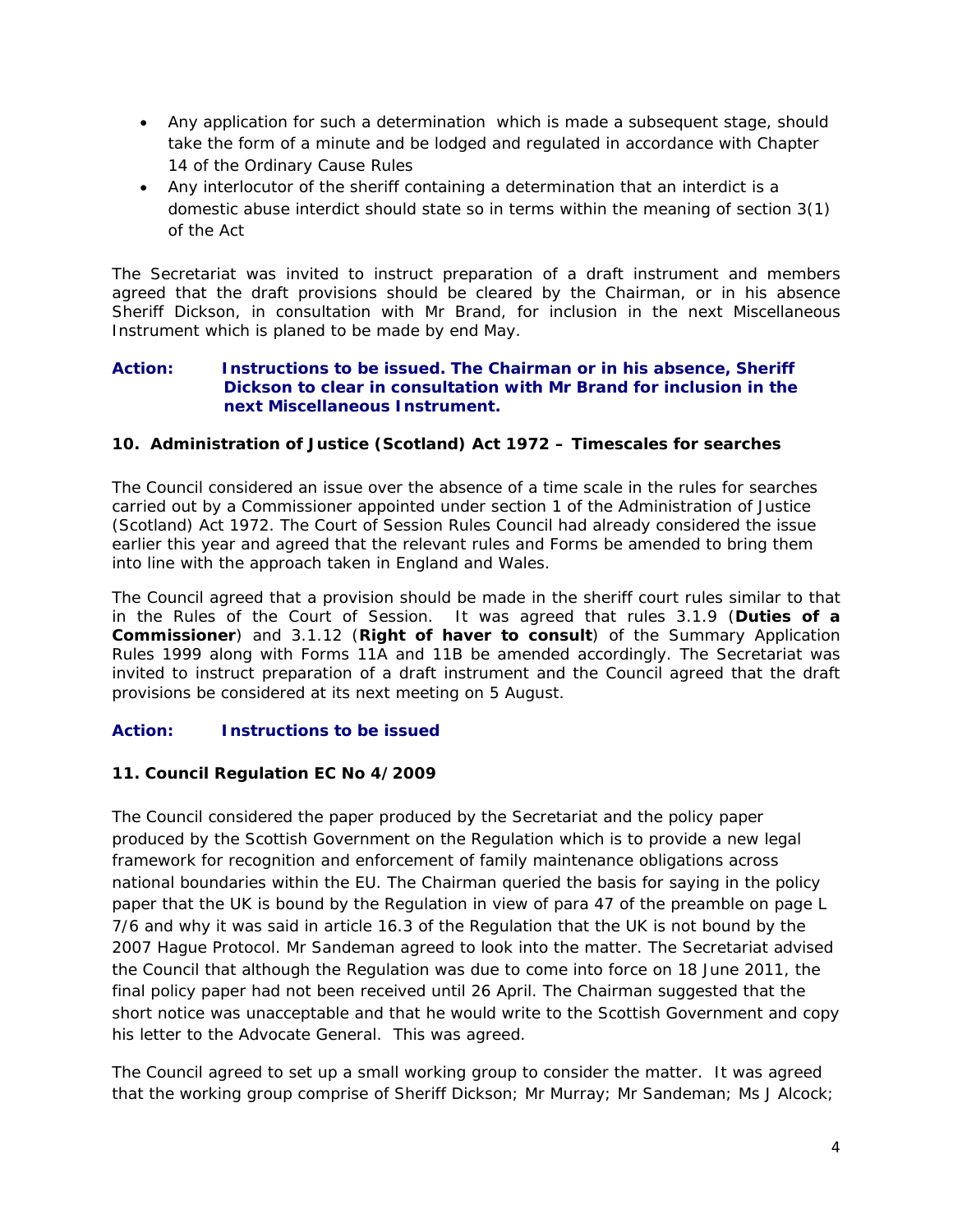and that the remit of the group would be to look into the whole matter and make proposals for changes to the rules (if any) and instruct preparation of a draft instrument for consideration by the Council at the August meeting.

# **Action: Meeting of working group to be arranged and instructions to be issued (if required)**

# **12. Adults with Incapacity (Scotland) Act 2000 – subsequent applications**

The Council considered a letter from the Equality and Human Rights Commission in relation to concerns it had on the procedure for service and intimation of subsequent applications, including renewal applications under Part 6 of the Adults with Incapacity (Scotland) Act 2000. It was agreed that the Secretariat should seek legal advice from the Lord President's Private Office on the question whether the current rules were in compliance with the European Convention on Human Rights and meantime continued the matter for consideration by the Council at the August meeting.

### **Action: Secretariat to seek legal advice from the Lord President's Private Office**

# **13. Forth Crossing Act 2011**

The Council considered the paper produced by the Secretariat and the policy paper produced by Scottish Government Legal Directorate on the question of whether rules of court should prescribe the method of application to the Sheriff for a warrant to enter in terms of section 44 of the Forth Crossing Act 2011. Members agreed that no new rules of court or forms were required and that such applications for warrants authorising entry should be made by summary application. The Council noted that section 50 of the Sheriff Courts (Scotland) Act 1907 along with Rule 2.31 of the Act of Sederunt (Summary Applications, Statutory Applications and Appeals etc. Rules) 1999 gave sufficient flexibility to the sheriff to deal with the matter without the need for a hearing.

# **14. Ordinary Cause/Summary Cause Personal Injuries Rules**

Members of the Ordinary Cause Committee discussed this matter and agreed that in respect of ordinary causes the drafter be instructed to prepare a revised version of the draft provisions in similar terms to that of the Court of Session, thereafter to be considered by Mr Simpson and the Personal Injuries Users Group before being considered by members of the Ordinary Cause Committee at the August meeting. Members also agreed that the summary cause draft provisions also required amendment and should thereafter be circulated by email to members for consideration before being forwarded to the Law Society. The Council agreed that the matter should thereafter be cleared by the Chairman for inclusion in a forthcoming Miscellaneous Instrument.

### **Action: The Secretariat to instruct the drafter to prepare revised draft provisions in respect of ordinary and summary causes**

 **The Ordinary Cause Committee to consider the ordinary cause draft provisions at the next meeting** 

 **The Chairman to clear the summary cause provisions for inclusion in a forthcoming Miscellaneous Instrument**